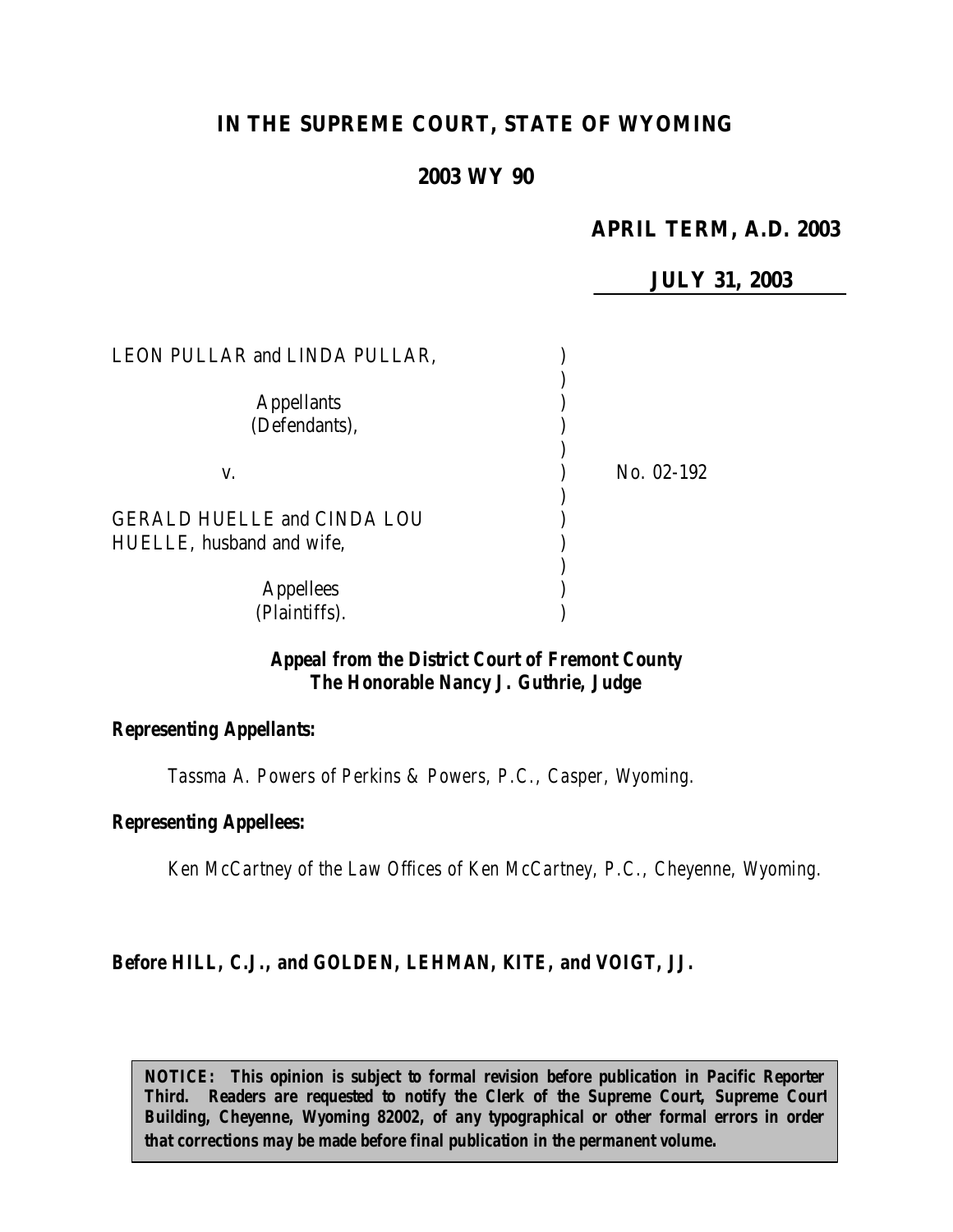## **VOIGT, Justice.**

[¶1] Leon and Linda Pullar (appellants) appeal from a summary judgment granted to Gerald and Cinda Lou Huelle (appellees) in a dispute over a real estate purchase contract. The district court found that the contract did not violate the statute of frauds, and that the appellants had anticipatorily breached the contract. We reverse.

### *ISSUES*

- [¶2] Both parties identify the following issues:
	- I. Whether the District Court erred as a matter of law in finding that the Contract was legally binding on [the appellants] and [that] they were required to perform.
	- II. Whether the District Court erred as a matter of law in finding that the [appellants] anticipatorily breached or repudiated the Contract.
	- III. Whether the District Court erred as a matter of law in finding that the contract was ambiguous but appropriate for summary judgment.
	- IV. Whether the District Court erred as a matter of law in finding that the legal description did not violate the statute of frauds.
	- V. Whether the District Court erred as a matter of law in awarding Appellees the \$40,000.00 without a finding of reasonableness or presentation of actual damages and without providing the [appellants] with due process.

## *FACTS*

[¶3] The appellants contacted a realtor about purchasing land in Fremont County. The realtor showed them property owned by the appellees. On April 3, 2001, the appellants signed a Contract to Buy and Sell Real Estate (the contract). Significant terms of the contract included:

1. The property was described as "the following described real estate situate in the City or Town of Pavillion, County of Fremont, Wyoming, commonly known as and more particularly described as . . . [a] parcel of land in the NW1/4SW1/4, Sec. 16, T.3N., R2E., W.R.M., Fremont County, Wyoming."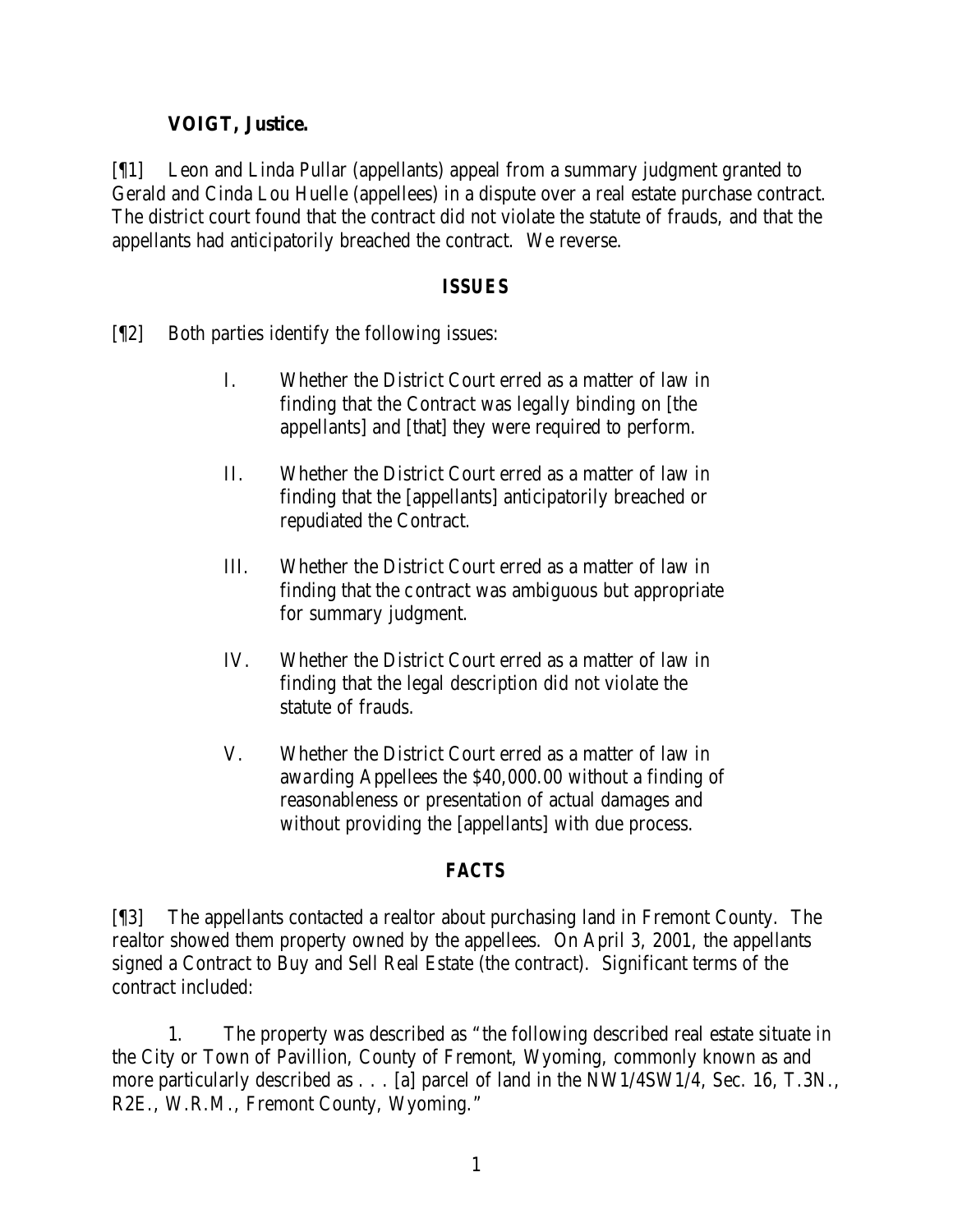2. The purchase price was \$148,500.00.

3. An earnest money deposit of \$40,000.00 was required, and in case of default by the appellants, the appellees "may elect to terminate the Contract and retain all payments made hereunder as liquidated damages, such amount being agreed by the parties hereto to constitute compensation for the loss of opportunity suffered by [the appellees] due to such breach."

4. On April 6, 2001, the appellees were to produce a commitment for a title insurance policy in the amount of the purchase price.

5. The appellants' offer was "contingent upon property appraising for at least the sale price."

6. Closing was to occur on April 10, 2001, with the appellants having the right to pre-closing possession on April 7, 2001.

[¶4] The appellees accepted the appellants' offer by signing the contract on April 4, 2001. On April 5, 2001, before they were informed of the contract's acceptance, the appellants told the realtor that they wanted to rescind their offer.<sup>1</sup> The realtor told them that rescission was not possible. The appellants followed up their oral "rescission" with a letter to the realtor that read:

> This letter is to confirm the rejection of the [appellees'] property. Make the cashier check out to both Leon & I and deliver to us now.

> > As you are the listing agent this contract is not valid.

[¶5] The appellants did not purchase the land. The appellees brought this action, seeking a declaration by the district court that the appellants had breached the contract and that the appellees were entitled to the earnest money deposit plus attorney's fees.

# *STANDARD OF REVIEW*

 <sup>1</sup> These facts are being presented in the light most favorable to the appellants. The appellants contend that they attempted to "rescind [their] offer . . .." The realtor testified by affidavit that the appellants attempted to "cancel the Contract."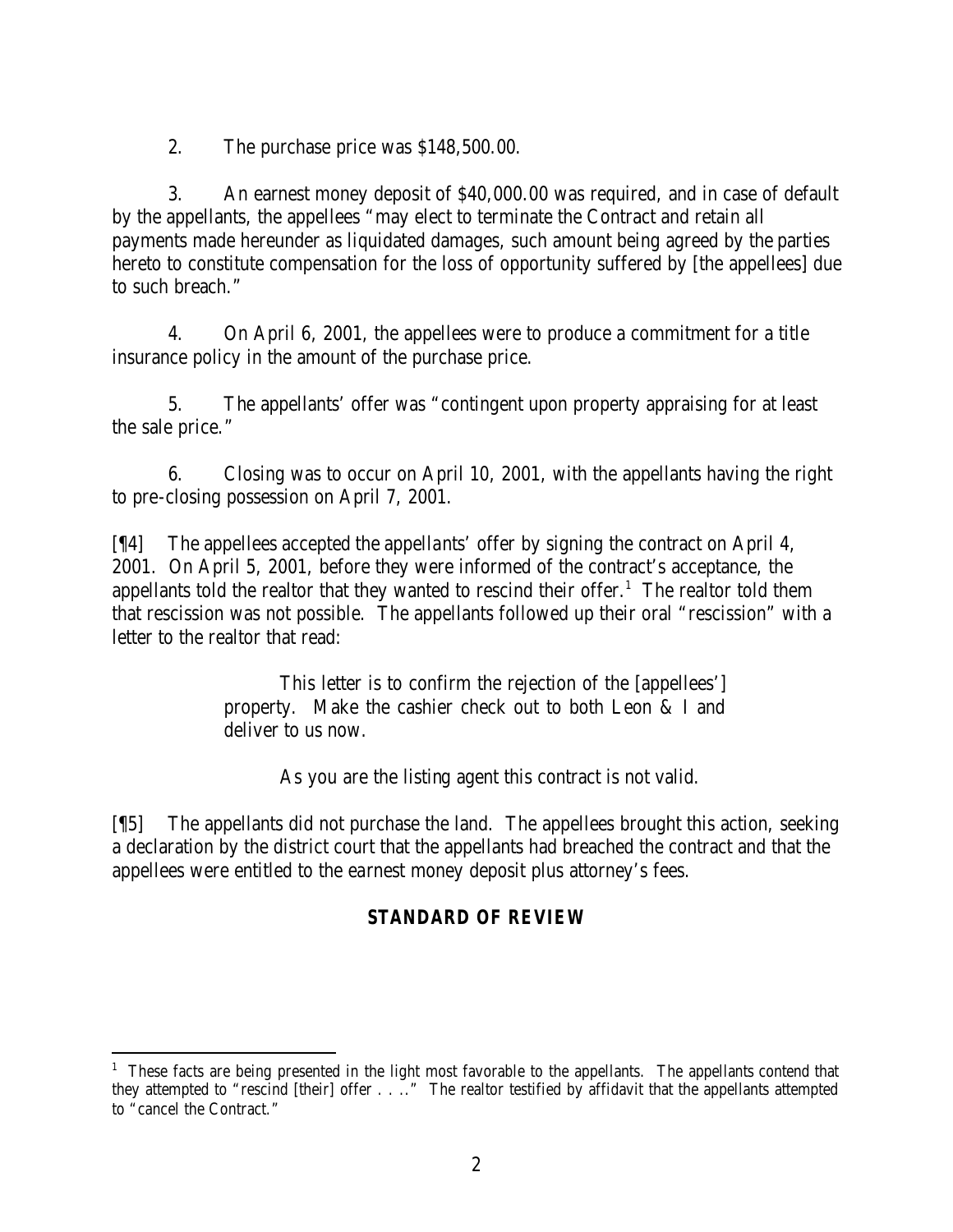[¶6] Summary judgment is appropriate in a declaratory judgment action so long as there are no genuine issues of material fact.<sup>2</sup> Snake River Brewing Co., Inc. v. Town of Jackson, 2002 WY 11, ¶ 4, 39 P.3d 397, 402 (Wyo. 2002). We recently repeated our standard for review of summary judgments rendered under W.R.C.P. 56:

> When a motion for summary judgment is before this court, assuming there is a complete record, we have exactly the same duty and materials as did the district court and must follow the same standards. *Hoblyn v. Johnson,* 2002 WY 152, ¶ 11, 55 P.3d 1219, ¶ 11 (Wyo.2002). The propriety of granting summary judgment depends upon the correctness of a court's dual findings that there is no genuine issue as to any material fact and the prevailing party is entitled to judgment as a matter of law. *Id.* This court looks at the record from the viewpoint most favorable to the party opposing the motion, giving to him all the favorable inferences which may be drawn from the facts contained in affidavits, depositions, and other materials appearing in the record. *Id.*

> The party moving for summary judgment bears the initial burden of establishing a prima facie case for a summary judgment. If the movant carries this burden, the party opposing the summary judgment must come forward with specific facts to demonstrate that a genuine issue of material fact does exist. *Eklund v. PRI Environmental, Inc.,* 2001 WY 55, ¶ 10, 25 P.3d 511, ¶ 10 (Wyo.2001). A material fact has been defined as a fact upon which the outcome of the litigation depends in whole or in part. *Hoblyn,* 2002 WY 152, ¶ 11, 55 P.3d 1219, ¶ 11.

*Bertagnolli v. Louderback,* 2003 WY 50, ¶¶ 10-11, 67 P.3d 627, 630-31 (Wyo. 2003).

#### **DISCUSSION**

<sup>&</sup>lt;sup>2</sup> Wyo. Stat. Ann. § 1-37-103 (LexisNexis 2003) states: "Any person interested under a . . . contract . . . may have any question of construction or validity arising under the instrument determined and obtain a declaration of rights, status or other legal relations." While there is some question whether a declaratory judgment action is an appropriate method to seek damages for breach of contract, that issue has not been raised and the parties have generally treated this as a breach of contract action. *See Porcelain Enamel & Manufacturing Co. of Baltimore v. Jeffrey Mfg. Co.,* 177 Md. 677, 11 A.2d 451, 453 (1940); *Jacobsen v. King County Medical Service Corp.,* 23 Wash.2d 324, 160 P.2d 1019, 1021 (1945); and Annotation, 26 C.J.S., *Declaratory Judgments* § 57 (2001). *But see, Rocky Mountain Oil and Gas Ass'n v. State,* 645 P.2d 1163, 1167-68 (Wyo. 1982) ("the existence of another adequate remedy will not, of itself, preclude declaratory judgment relief.").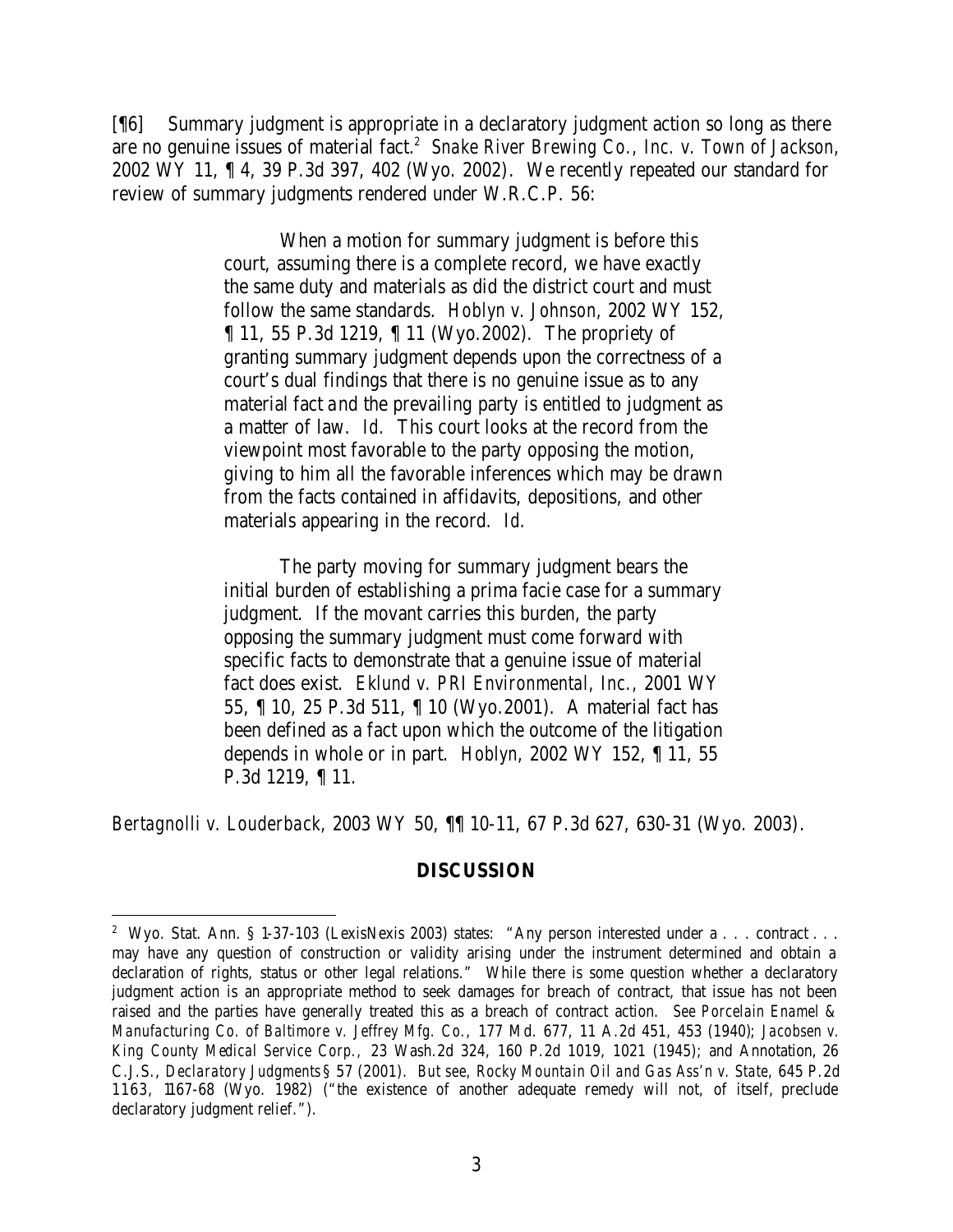[¶7] We find the fourth-listed issue to be determinative in this case. The statute of frauds requires contracts for the sale of real property to be in writing. $3$  The appellants contend that the contract in this case fails to satisfy the statute of frauds because the legal description of the land is insufficient. The legal description in the contract reads as follows:

> [T]he following described real estate situate in the City or Town of Pavillion, County of Fremont, Wyoming, commonly known as and more particularly described as . . . [a] parcel of land in the NW1/4SW1/4, Sec. 16, T.3N., R.2E., W.R.M., Fremont County, Wyoming.

[¶8] This Court has on several occasions addressed the question of the sufficiency of a property description to meet the statute of frauds. *Noland v. Haywood*, 46 Wyo. 101, 23 P.2d 845, 845 (1933), was an action for specific performance of a real estate sales contract in which the land was described as "280 acres of Land on Clear Creek in Town ship [sic] 54—Range 79 . . . in Sheridan Co . . .." In concluding that this description was insufficient under the statute, we held that the writing must contain an adequate description or must furnish the means by which the land can be identified. *Id.* at 848-49. The simple problem in *Noland* was that the writing did not specify what 280 acres were intended. *Id*. at 850.

[¶9] In *Flygare v. Brundage,* 76 Wyo. 350, 302 P.2d 759, 761 (1956), the property to be sold was described as 13 acres of land in the NE1/4NW1/4, Sec. 22, T. 41N., R. 116W., 6th P.M., Teton County, Wyoming, lying west of U.S. Highway 89 and 187. Upon examination of the abstract of title, it was discovered that the tract of land in that section lying west of the highway was only 7.9 acres. *Id.* at 760. We held that the error in total acreage did not make the description too vague to comply with the statute of frauds because there was no mistaking the land to be sold. *Id.* at 763.

\* \* \*

<sup>3</sup> Wyo. Stat. Ann. § 1-23-105(a) (LexisNexis 2003) states, in pertinent part:

In the following cases every agreement shall be void unless such agreement, or some note or memorandum thereof be in writing, and subscribed by the party to be charged therewith:

<sup>(</sup>v) Every agreement or contract for the sale of real estate, or the lease thereof, for more than one (1) year[.]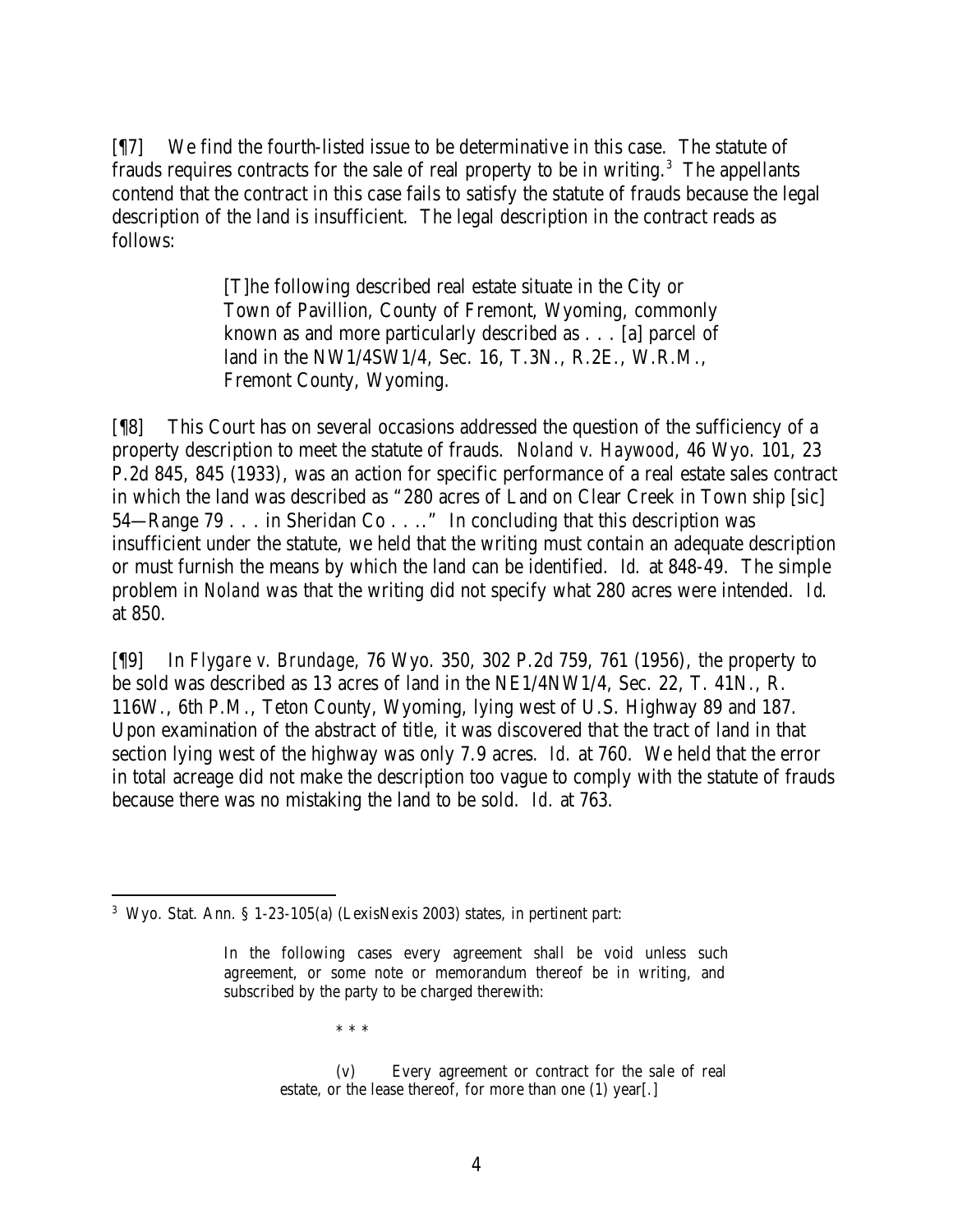[¶10] We most recently dealt with this issue in *Matter of Estate of Jackson,* 892 P.2d 786 (Wyo. 1995). In *Matter of Estate of Jackson*, we first held that whether a writing's property description is sufficient under the statute of frauds is a question of law. *Id.* at 788. We then relied on *Noland*, 23 P.2d at 845, 846, 850-51, for the following propositions of law:

1. A written memorandum purporting to convey real estate must sufficiently describe the property so as to comply with the requirements of the statute of frauds and permit specific performance.

2. A valid contract to convey land must expressly contain a description of the land, certain in itself or capable of being rendered certain by reference to an extrinsic source which the writing itself designates.

3. The writing's essential provisions may not be supplied by inferences or presumptions deduced from oral testimony. Parol evidence is admissible to identify described property, but parol evidence may not supply a portion of the description. *Matter of Estate of Jackson*, 892 P.2d at 789.

[¶11] In addition, specifically in regard to the facts in *Matter of Estate of Jackson*, 892 P.2d at 789-90, we also held:

4. Where a writing purports to convey land, but reserves a portion of it, if the description of the reserved tract is indefinite and uncertain, then the general description of the land to be conveyed is also indefinite and uncertain, and the conveyance fails under the statute of frauds.

5. Where a writing only states the total acreage and does not describe the location of the land, the statute of frauds is not satisfied.

[¶12] The description of the land in the contract in the instant case simply does not pass muster under these rules of law. The operative portion of the description is "[a] parcel of land in the NW1/4SW1/4, Sec. 16 . . . . "The phrase "a parcel of land" identifies neither the size nor the specific location of the land. And there is nothing within the contract that guides us to specific extrinsic evidence of those facts. Nothing is attached to the contract, incorporated into the contract, or even referred to in the contract that would provide the missing information. To go beyond the contract to determine both the size and location of the land being sold would undermine the very purpose of the statute of frauds.

# **CONCLUSION**

[¶13] The Contract to Buy and Sell Real Estate was void because its insufficient property description violated Wyoming's statute of frauds. Reversal of the summary judgment on